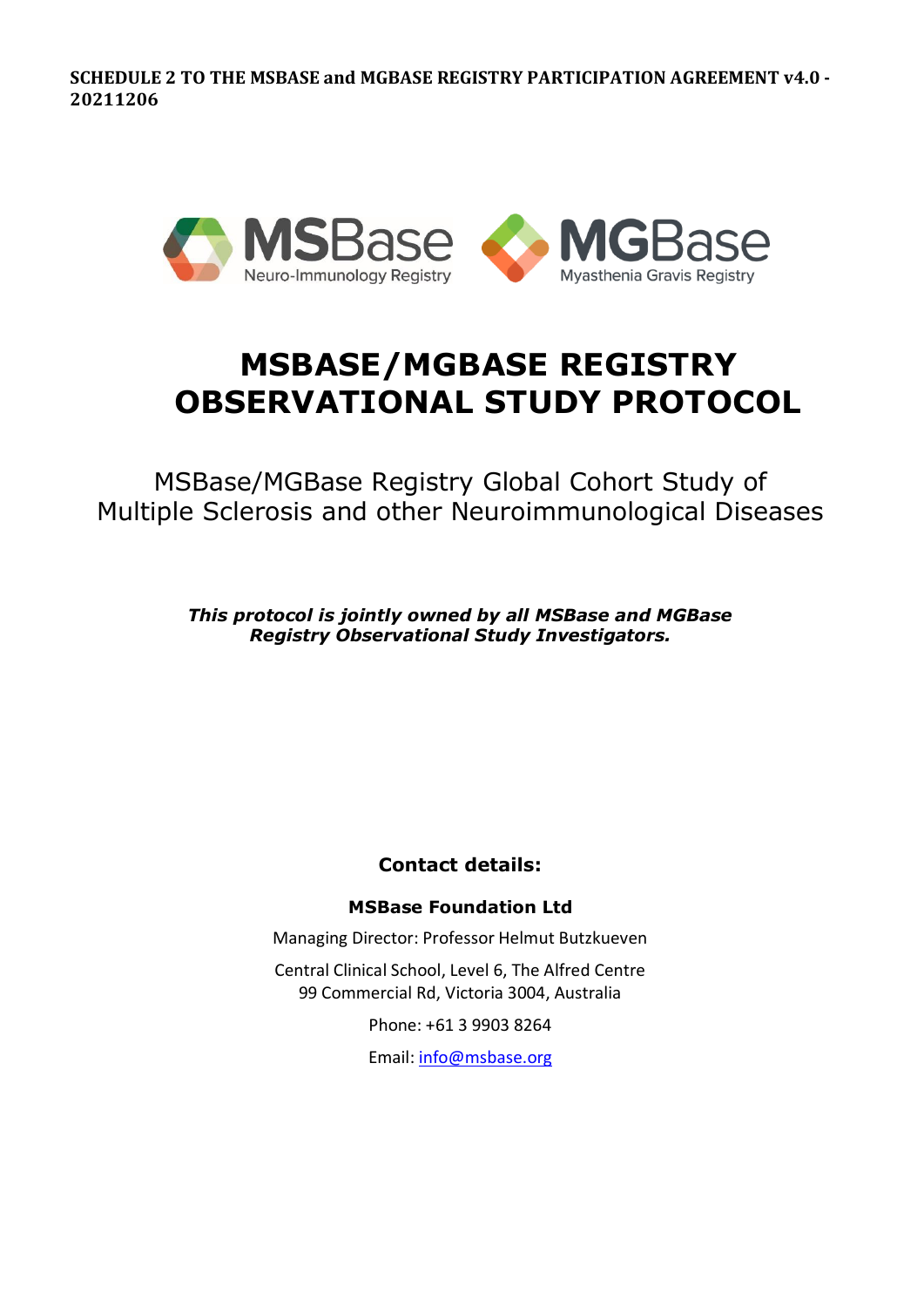# **Contents**

|                                                                                        | MSBase Registry Global Cohort Study of Multiple Sclerosis and other Neuroimmunological |  |  |  |  |  |
|----------------------------------------------------------------------------------------|----------------------------------------------------------------------------------------|--|--|--|--|--|
| 1.                                                                                     |                                                                                        |  |  |  |  |  |
| 2.                                                                                     |                                                                                        |  |  |  |  |  |
| 3.                                                                                     |                                                                                        |  |  |  |  |  |
| 4.                                                                                     |                                                                                        |  |  |  |  |  |
| 5.<br>5.1                                                                              |                                                                                        |  |  |  |  |  |
| 5.2                                                                                    |                                                                                        |  |  |  |  |  |
| 6.                                                                                     |                                                                                        |  |  |  |  |  |
| 7.                                                                                     |                                                                                        |  |  |  |  |  |
| 7.1                                                                                    |                                                                                        |  |  |  |  |  |
| 7.2                                                                                    |                                                                                        |  |  |  |  |  |
| 7.3                                                                                    |                                                                                        |  |  |  |  |  |
| 8.                                                                                     |                                                                                        |  |  |  |  |  |
| 8.1                                                                                    |                                                                                        |  |  |  |  |  |
| 8.2                                                                                    |                                                                                        |  |  |  |  |  |
| 9.                                                                                     |                                                                                        |  |  |  |  |  |
|                                                                                        |                                                                                        |  |  |  |  |  |
| Appendix 3: MSBase Data-entry and Visualisation Software Tool (MDS) Data Dictionary 12 |                                                                                        |  |  |  |  |  |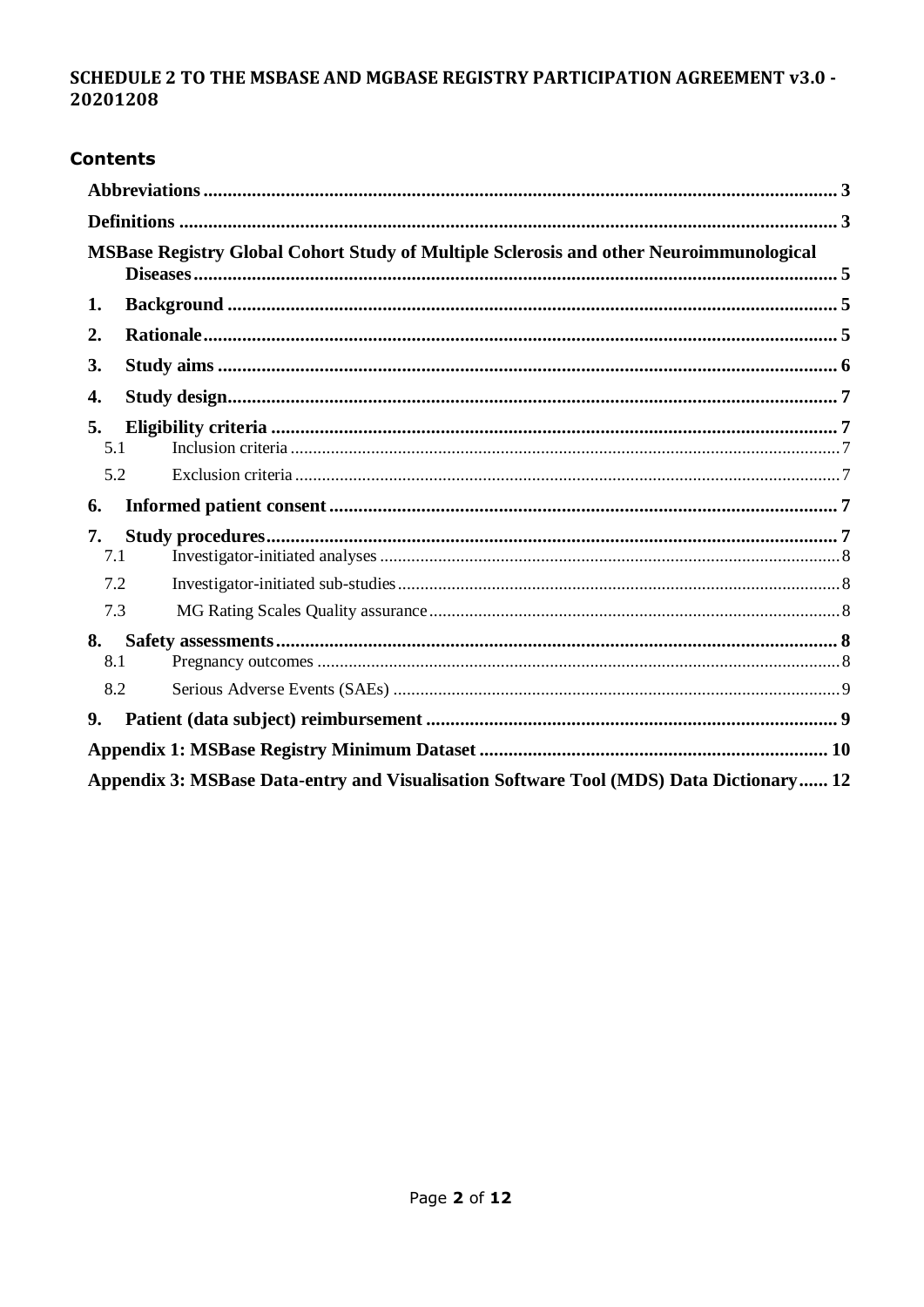#### <span id="page-2-0"></span>**Abbreviations**

| <b>DMT</b><br><b>EDSS</b><br><b>MGC</b><br>MedDRA<br><b>MDS</b><br>iMed<br>MRI<br>MS.<br>МG<br><b>NMO</b><br>PwMS | Disease Modifying Treatment<br><b>Expanded Disability Status Scale</b><br>Myasthenia Gravis Composite<br>Medical Dictionary for Regulatory Activities<br>MSBase Data-entry and Visualisation Software Tool<br>MSBase iMed Data-entry and Visualisation Software Tool<br>Magnetic Resonance Imaging<br><b>Multiple Sclerosis</b><br>Myasthenia Gravis<br>Neuromyelitis Optica<br>People with Multiple Sclerosis |
|-------------------------------------------------------------------------------------------------------------------|----------------------------------------------------------------------------------------------------------------------------------------------------------------------------------------------------------------------------------------------------------------------------------------------------------------------------------------------------------------------------------------------------------------|
| <b>NIDs</b>                                                                                                       | Neuroimmunological Diseases                                                                                                                                                                                                                                                                                                                                                                                    |
| PI                                                                                                                | Principal Investigator                                                                                                                                                                                                                                                                                                                                                                                         |
| L                                                                                                                 | Investigator                                                                                                                                                                                                                                                                                                                                                                                                   |
| <b>SLG</b>                                                                                                        | Scientific Leadership Group                                                                                                                                                                                                                                                                                                                                                                                    |
| AE                                                                                                                | <b>Adverse Event</b>                                                                                                                                                                                                                                                                                                                                                                                           |
| <b>SAE</b>                                                                                                        | Serious Adverse Event                                                                                                                                                                                                                                                                                                                                                                                          |
| <b>GDPR</b>                                                                                                       | General Data Protection Regulation                                                                                                                                                                                                                                                                                                                                                                             |

## <span id="page-2-1"></span>**Definitions**

"Centre" means a medical institution, such as a hospital, university or private clinic that has joined the MSBase or MGBase Registry and holds a unique MSBase Centre Identification Code.

"Principal Investigator" or "PI" means a legally qualified, practicing neurologist at a MS or neurology (NIDs) Centre, who has been given authority from the Centre to transfer pseudonymised data and collaborate in the MSBase Registry Observational Study.

"Investigator" or "I" means a person working for a MSBase Centre as part of a healthcare team (e.g. nurses, training doctors, administrative staff, data scientists, research assistants) and have been authorised by the Centre or its PI to join the MSBase Registry and perform tasks as delegated by the Centre or its PI.

"MSBase Members" means any approved member of the MSBase Registry through their Centre, as authorised by MSBase and the Centre at which they work on the MSBase Registry Observational Study.

"MSBase Website" means the MSBase Registry Website at [www.msbase.org](http://www.msbase.org/)

"MGBase Website" means the MGBase Registry Website at [www.mgbase.org](http://www.mgbase.org/)

"Participation Agreement" means the MSBase and MGBase Registry Participation Agreement, to which this MSBase and MGBase Registry Observational Study Protocol is a schedule.

"GDPR" means the Regulation (EU) 2016/679 of the European Parliament and of the Council of 27 April 2016 on the protection of natural persons with regard to the processing of personal data and on the free movement of such data, and repealing Directive 95/46/EC.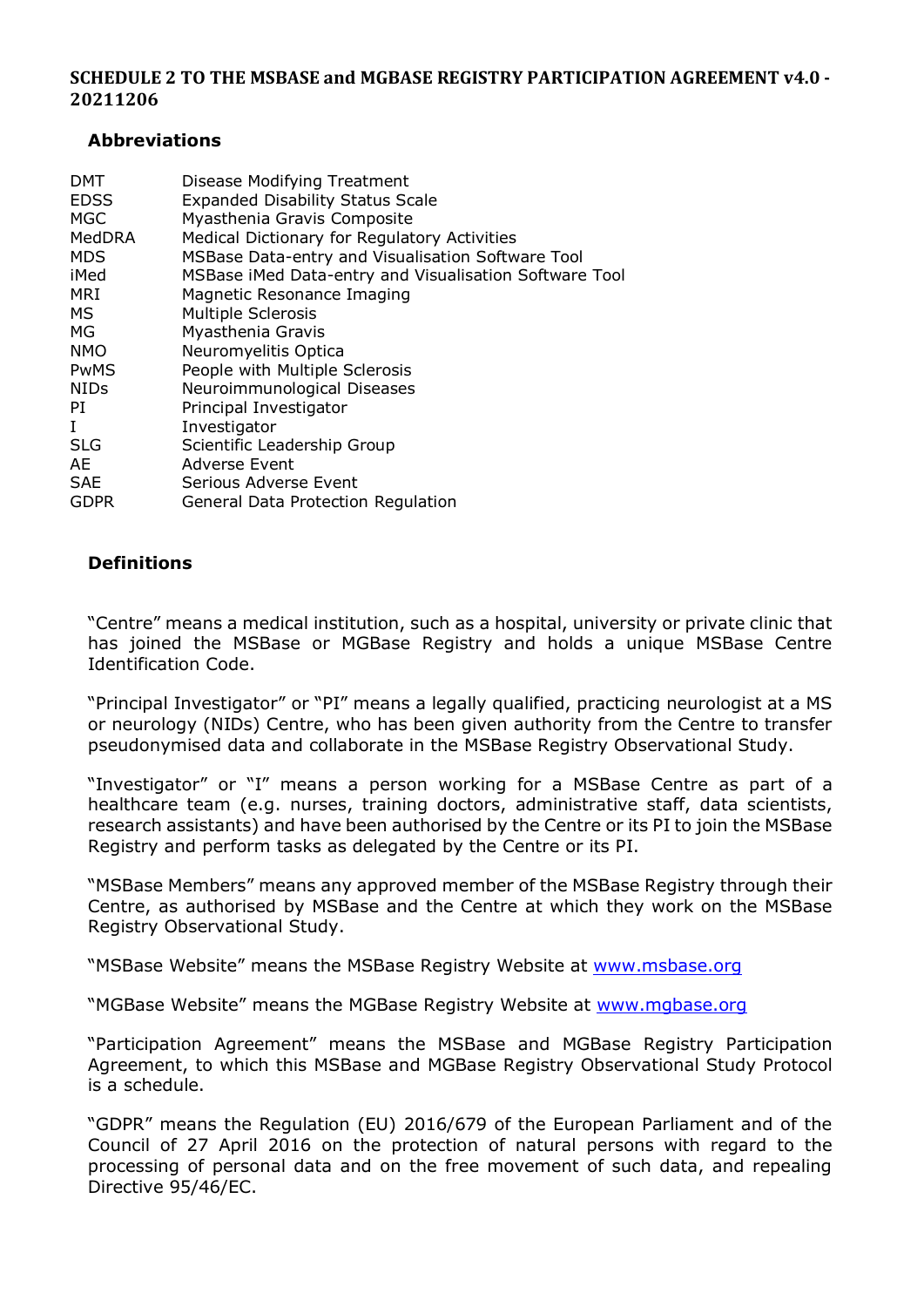"Pseudonymised" means the act of "pseudonymisation" as defined in the GDPR.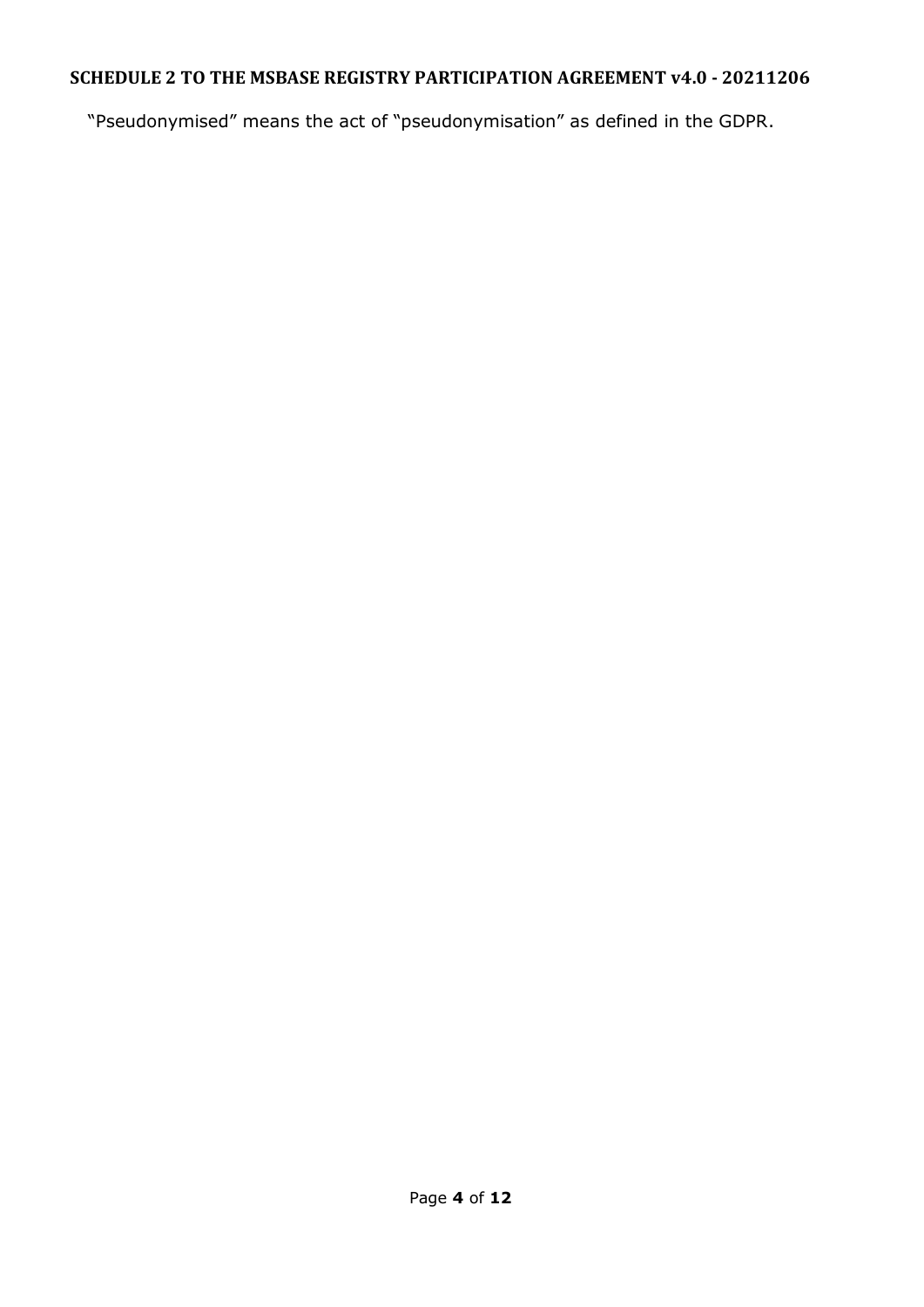# Synopsis

## <span id="page-4-0"></span>**MSBase/MGBase Registry Global Cohort Study of Multiple Sclerosis and other Neuroimmunological Diseases**

## <span id="page-4-1"></span>**1. Background**

The MSBase/MGBase Registry Observational Study ("Study") is a longitudinal and observational study of multiple sclerosis (MS), myasthenia gravis (MG) and other neuroimmunological diseases (NIDs), which invites participation from all practicing neurologists, their Centres and healthcare teams, worldwide.

The Study aims to advance Investigator-initiated, multi-centre, multi-national, epidemiological and outcomes research by utilising a uniform, physician-defined minimum dataset and web-based Research Registries, the MSBase and MGBase Registry ("Registry") (www.msbase.org/www.msbase.org) to systematically collect, combine, compare and analyse pseudonymised (highly codified) demographic and medical data from consented patients with MS and other NIDs such as neuromyelitis optica (NMO), anti-MOG antibody syndromes, and myasthenia gravis (MG).

Participating Centres share pseudonymised datasets to the MSBase or MGBase Registry using either the MSBase Data-entry and Visualisation Software Tool (MDS) or the iMed Data-entry and Visualisation Software Tool (iMed). Both IT tools are owned, maintained, and freely provided by the MSBase Foundation to Member Centres to enable and support the Study. The IT tools are designed with the intention to better support healthcare workers real-time in clinic when treating people with MS (PwMS) or other NIDs and ultimately improve disease management and care. As they are MS and NIDs 'disease-specific' clinical support tools, they have a different purpose to, and should not be confused with standard hospital Electronic Medical Records (EMRs) which typically contain a patient's comprehensive medical chart.

The major challenges for Investigator-initiated research of this nature include the definition of minimum and desirable datasets, identification of collaborators, ongoing communication between study sites, data quality assurance, and all aspects of data management.

The MSBase Foundation is dedicated to providing Investigators with the best possible logistic solution to these challenges at no cost.

#### <span id="page-4-2"></span>**2. Rationale**

During the past seven years, several clinical trials and cohort studies have shown efficacy of disease-modifying drug therapies (DMTs) in reduction of MS relapses and disability progression.

Similarly, in NMO and anti-MOG antibody disease, small cohort studies have revealed probable DMT effects.

In myasthenia gravis (MG), a mixture of clinical trial and cohort data have revealed DMT effects of several drugs.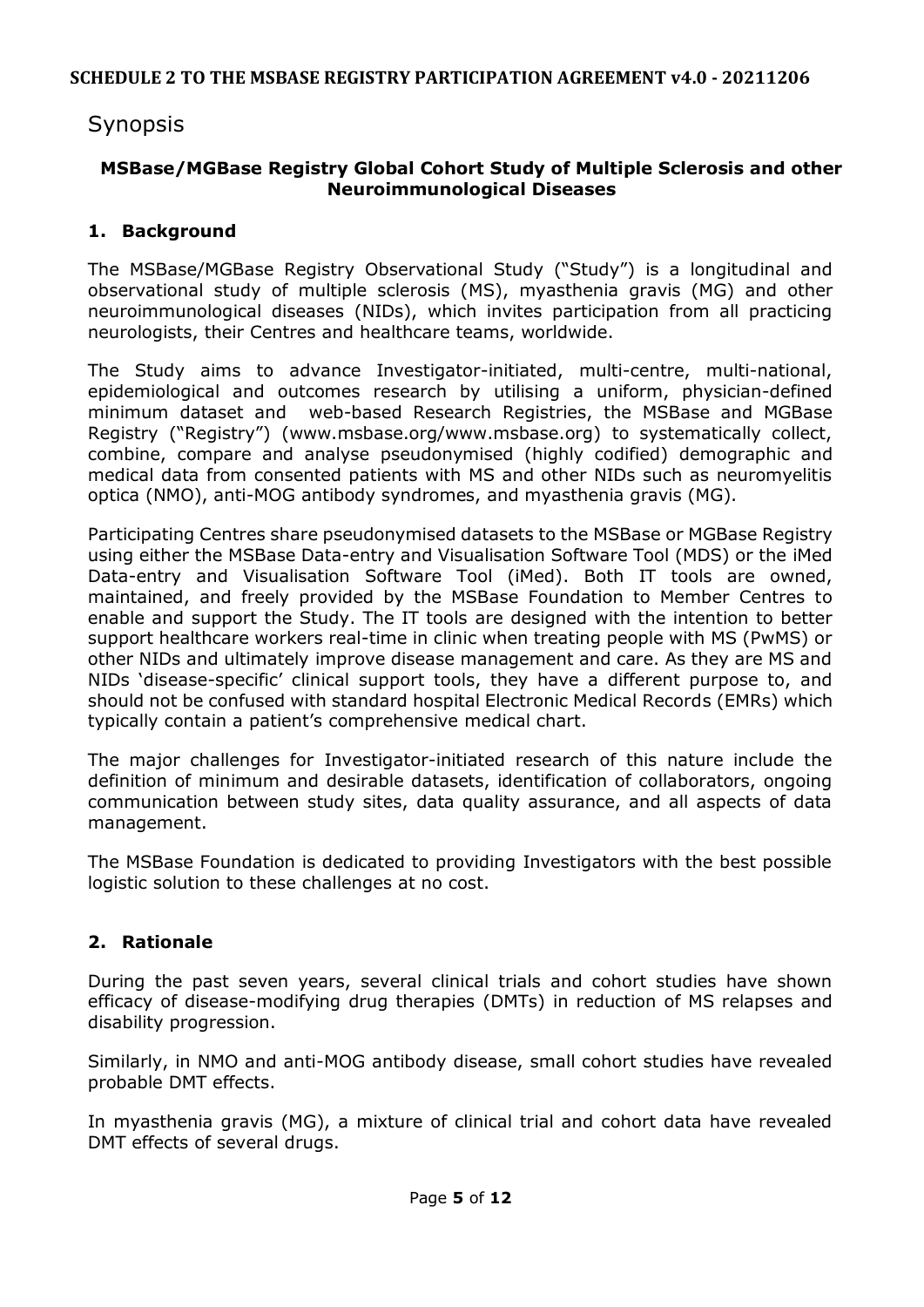In other NIDs, definitive evidence for treatment effectiveness evidence is often lacking.

Many areas of uncertainty remain in the management of all these diseases, which can only be answered with prospective cohort studies.

For instance, long-term treatment outcomes are poorly understood, personalised medicine (the right drug for the right patient) is virtually non-existent, and the early and even pre-clinical course of the diseases is uncertain.

The long-term benefit-risk profiles for different therapies and different therapy sequences remain unknown.

The risks versus benefits of drug exposure during early pregnancy, throughout pregnancy and during breast-feeding are virtually unknown, as all studies to date are under-powered.

Disease and treatment outcomes in patients that fall outside the standard trial populations, e.g. children, older patients, and patients with significant comorbid diseases are poorly understood.

Differences in disease outcomes in different ethnic groups or different regions of the world are largely unknown, as individual cohort studies typically do not collect the same outcome data.

Treatment failure is poorly and arbitrarily defined, and the impact of monitoring tests (e.g. serial Magnetic Resonance Imaging (MRI) changes) for prognostication and to guide treatment change are substantially unknown.

For all of the above themes, large, prospectively databased cohorts have major advantages over clinical trials, primarily because the focus is on long-term effectiveness and safety in an entire population rather than short-term outcomes defined in highly selected populations.

Wherever possible, it is important that data collection is embedded into routine standard neurological clinical care.

### <span id="page-5-0"></span>**3. Study aims**

The Study aims to assess real-world long-term disease outcomes; in particular, relapse rates and functional/disability change over time. The relationship between demographics, comorbid diseases, relapses, diagnostic and monitoring test results, drug exposures, and outcomes will be assessed using various statistical techniques to minimise indication bias and other biases.

The study also aims to:

- compare disease demographics and outcomes in different countries and regions of the world, and changes in these over time;
- characterise the occurrence of Serious Adverse Events (SAEs) and Adverse Events (AEs) of interest, and their relationship to drug exposure and drug sequencing;
- Page **6** of **12** investigate the relationship between drug exposure in the perinatal period and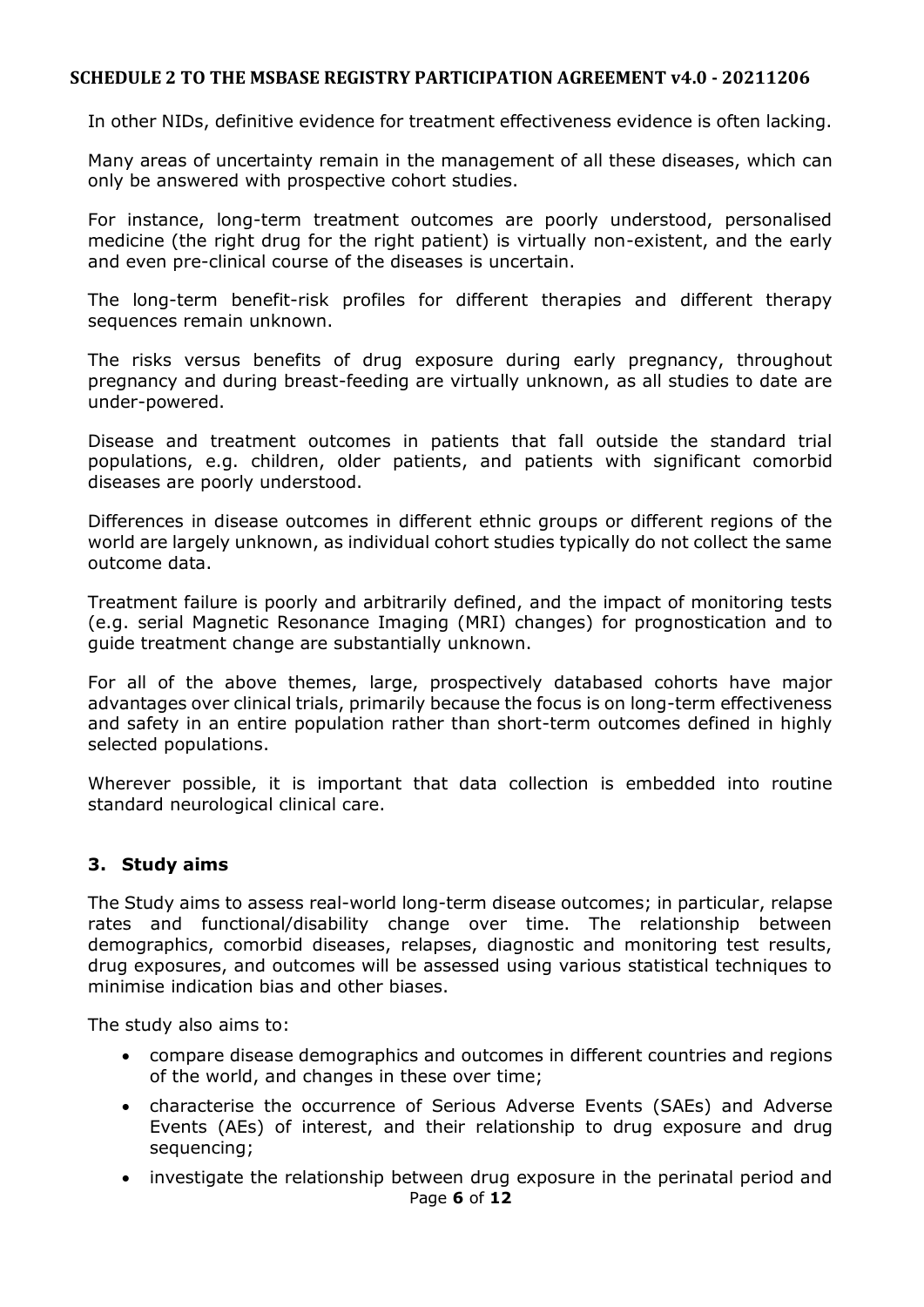serious adverse pregnancy events.

## <span id="page-6-0"></span>**4. Study design**

The Study is a prospective, global cohort study that collects observational (noninterventional) data from consented MS and other NIDs patients during routine clinical practice.

## <span id="page-6-1"></span>**5. Eligibility criteria**

#### <span id="page-6-2"></span>5.1 Inclusion criteria

All patients with MS, MG or other relevant NIDs, who are attending a Centre, and have provided informed consent at their Centre, are eligible to join the Study.

#### <span id="page-6-3"></span>5.2 Exclusion criteria

Any patient or legal representative who is unable or unwilling to provide a signed patient informed consent form.

#### <span id="page-6-4"></span>**6. Informed patient consent**

The Principal Investigator (PI) or an authorised Investigator (I) must explain the Study to all potential participants and provide an opportunity for questions to be asked.

All patients who agree to participate shall be required to sign a Patient Informed Consent Form (PICF) that will sufficiently explain the details of the Study and on agreement of the patient, authorise the release of their pseudonymised (coded) demographic and medical information to the Registry. The consent form must be signed in the patient's treating Centre, in a language fully understood by the patient. A copy must be provided to the patient.

An Institutional Review Board (IRB) or the responsible Ethics Committee (EC) must approve the Study unless it is exempt from approval in the applicable jurisdiction. If no responsible EC, IRB or equivalent legal entity exists, the Centre must still obtain a signed PICF.

A template PICF (in English) is available on the MSBase and MGBase Website.

#### <span id="page-6-5"></span>**7. Study procedures**

The Study procedures are outlined in detail in the MSBase and MGBase Registry Participation Agreement, to which this Study Protocol is a schedule.

In summary, Investigators use one of the compatible data-entry software tools (MDS or iMed) and agree to collect the defined minimum dataset (Appendix 2) for their patients and to share consented patient records with the Registry at least biannually. In addition to the minimum dataset, Investigators may collect a variety of diseasespecific or other data-fields of interest that exist in the MSBase Data-entry Software and iMed, and can also be collected at the Investigators' discretion. A comprehensive data dictionary for MDS is available in Appendix 3.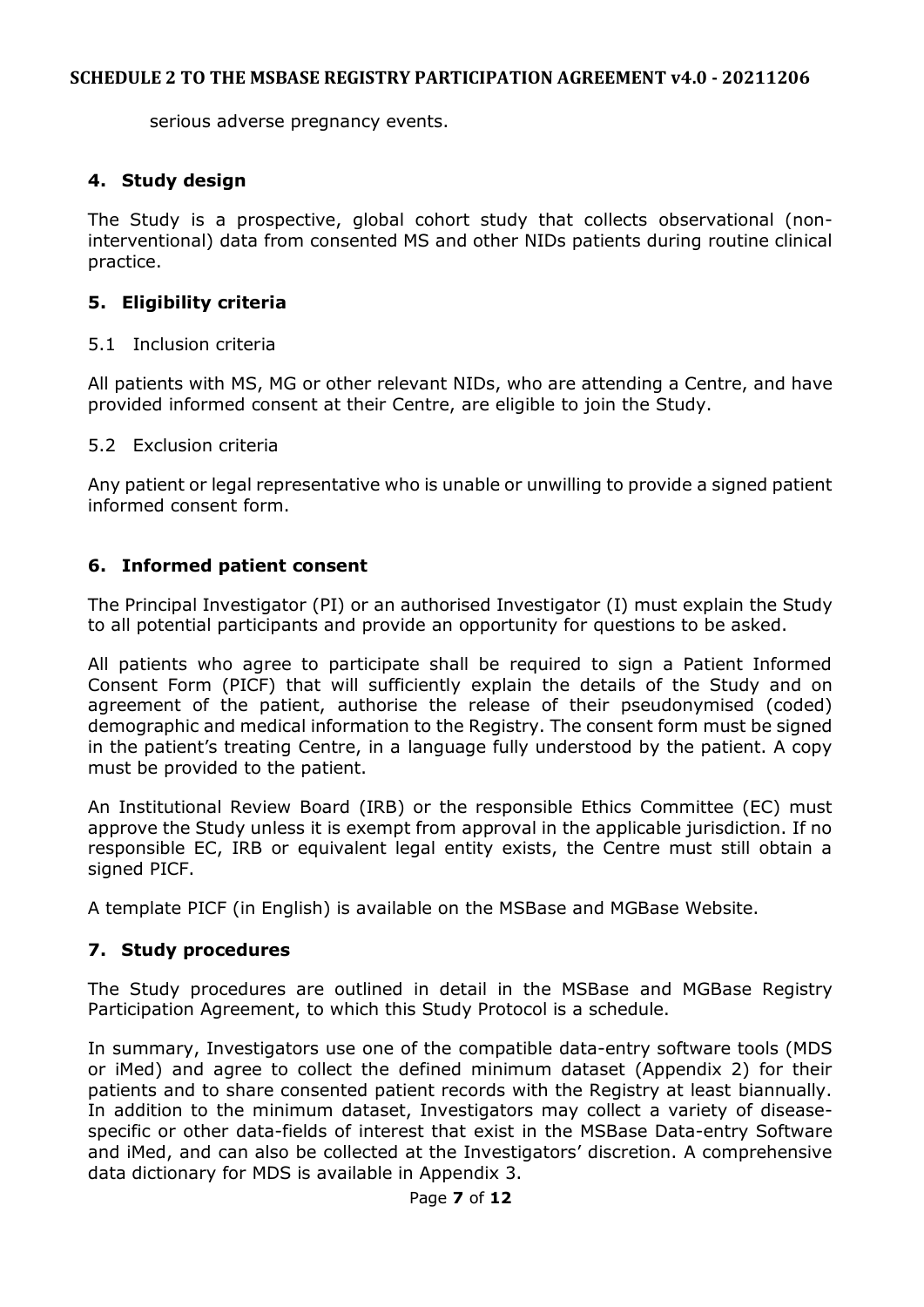Centres, through their PIs, and the MSBase and MGBase SLG, may propose research analyses and cohort sub-studies of interest to be conducted using the pooled Registry dataset or subsets of the Registry data.

For each analysis and sub-study proposal, the Centre, through its PI, always exclusively decide whether to participate and contribute their Centre data for use in the research.

#### <span id="page-7-0"></span>7.1 Investigator-initiated analyses

Centres, through their PIs, and the SLG, can request to receive MSBase or MGBase Registry patient data and perform analyses on the entire Registry dataset or subsets of the Registry dataset.

The procedures for proposing and conducting scientific analyses are outlined in detail in the MSBase and MGBase Participation Agreement.

At all times, Centre permission is sought before any of the pseudonymised data is used in any MSBase/MGBase analyses.

#### <span id="page-7-1"></span>7.2 Investigator-initiated sub-studies

Investigator-initiated prospective sub-studies can be created and managed on the Registry website by PIs. Sub-studies capture specific sub-cohort information (e.g. national, regional, thematic). For any proposed sub-study, each Centre exclusively decides if they wish to participate and share their Centre data. Permission is always sought from the Centre, through its PI, prior to the use of any pseudonymised data in research sub-studies.

Governance and data use frameworks of sub-studies are defined by the sub-study lead PI, and are described in the MSBase Registry Participation Agreement.

<span id="page-7-2"></span>7.3 MG Rating Scales Quality assurance

For the purpose of quality assurance, PIs and their healthcare teams who are entering rating scale data into the Registry must be registered MGBase Members and should be familiar with performing the rating scales. If possible, validated or standardised training should be completed.

#### <span id="page-7-3"></span>**8. Safety assessments**

Safety assessments are not part of the minimum dataset.

SAEs and AEs can be recorded, preferably in MedDRA format if using MDS.

<span id="page-7-4"></span>8.1 Pregnancy outcomes

Pregnancy outcomes are not part of the minimum dataset.

Pregnancy outcomes can be recorded, preferably in EUROCAT format if using MDS.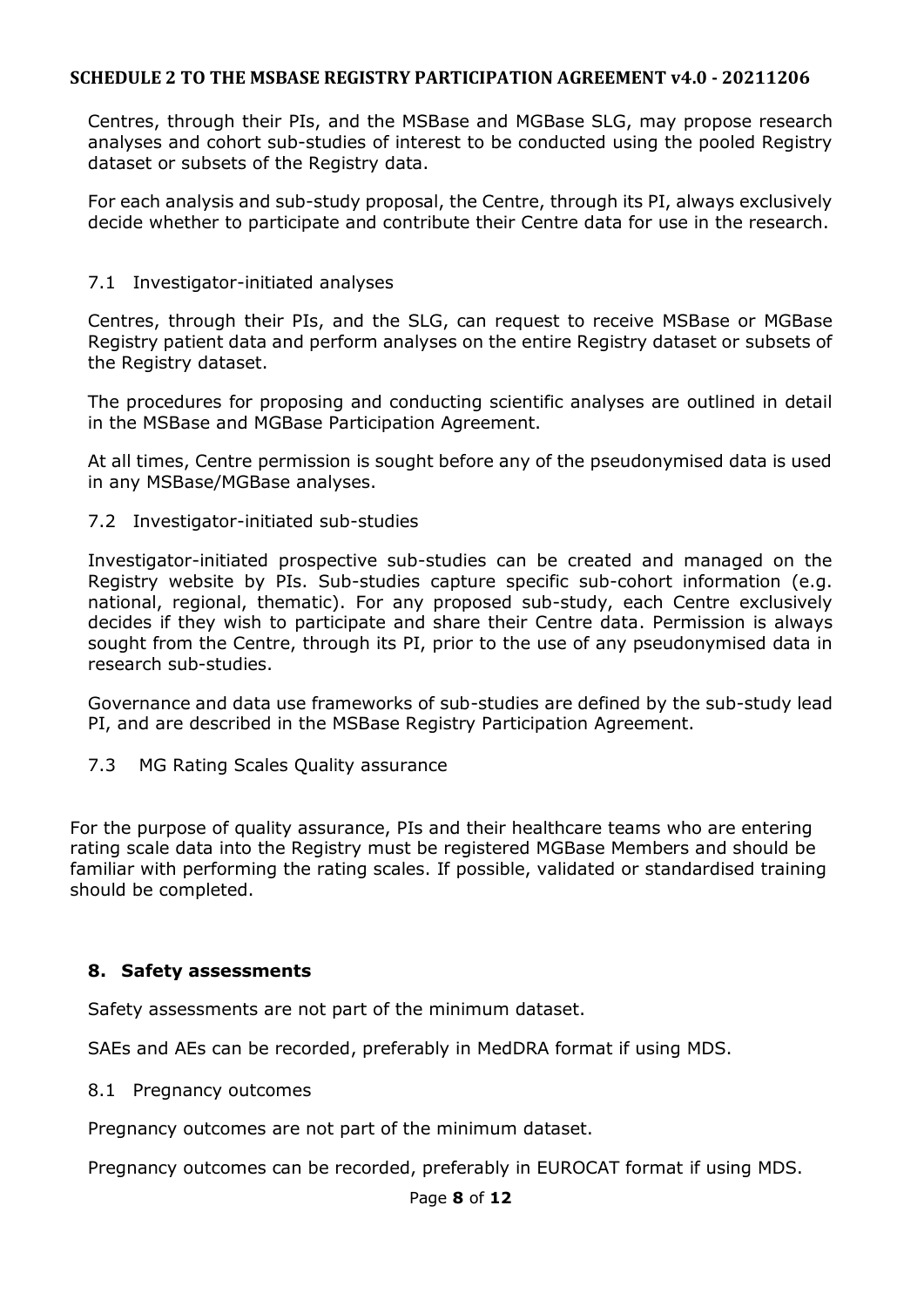These may require additional consent in some jurisdictions.

## <span id="page-8-0"></span>8.2 Serious Adverse Events (SAEs)

SAEs and other serious medical conditions are of special interest to Investigators. An SAE is defined as any untoward medical occurrence that:

- may result in death;
- is life-threatening (i.e. the patient was at risk of death at the time of the event);
- requires inpatient hospitalisation or prolongation of existing hospitalisation;
- results in persistent or significant disability/incapacity;
- is a congenital anomaly/birth defect;
- and/or is another medically important condition (i.e. one which may not be immediately life-threatening or result in death or hospitalisation, but is clearly of major clinical significance.

It may jeopardize the patient or may require intervention to prevent one of the other serious outcomes.

It is the sole responsibility of the participating Centre and its Centre PI to notify their local authorities and/or the manufacturer of a therapeutic agent regarding the occurrence of SAEs, according to applicable regulations in their jurisdiction of practice.

Neither the MSBase Foundation nor the SLGs are responsible for reporting any SAEs or AEs to responsible local authorities or the DMT manufacturer.

The Registry can analyse SAE rates over time, in particular to identify associations between SAEs and DMT use.

# <span id="page-8-1"></span>**9. Patient (data subject) reimbursement**

There are no subject reimbursements. All diagnostic and treatment related costs are the responsibility of the patient and their individual health insurance.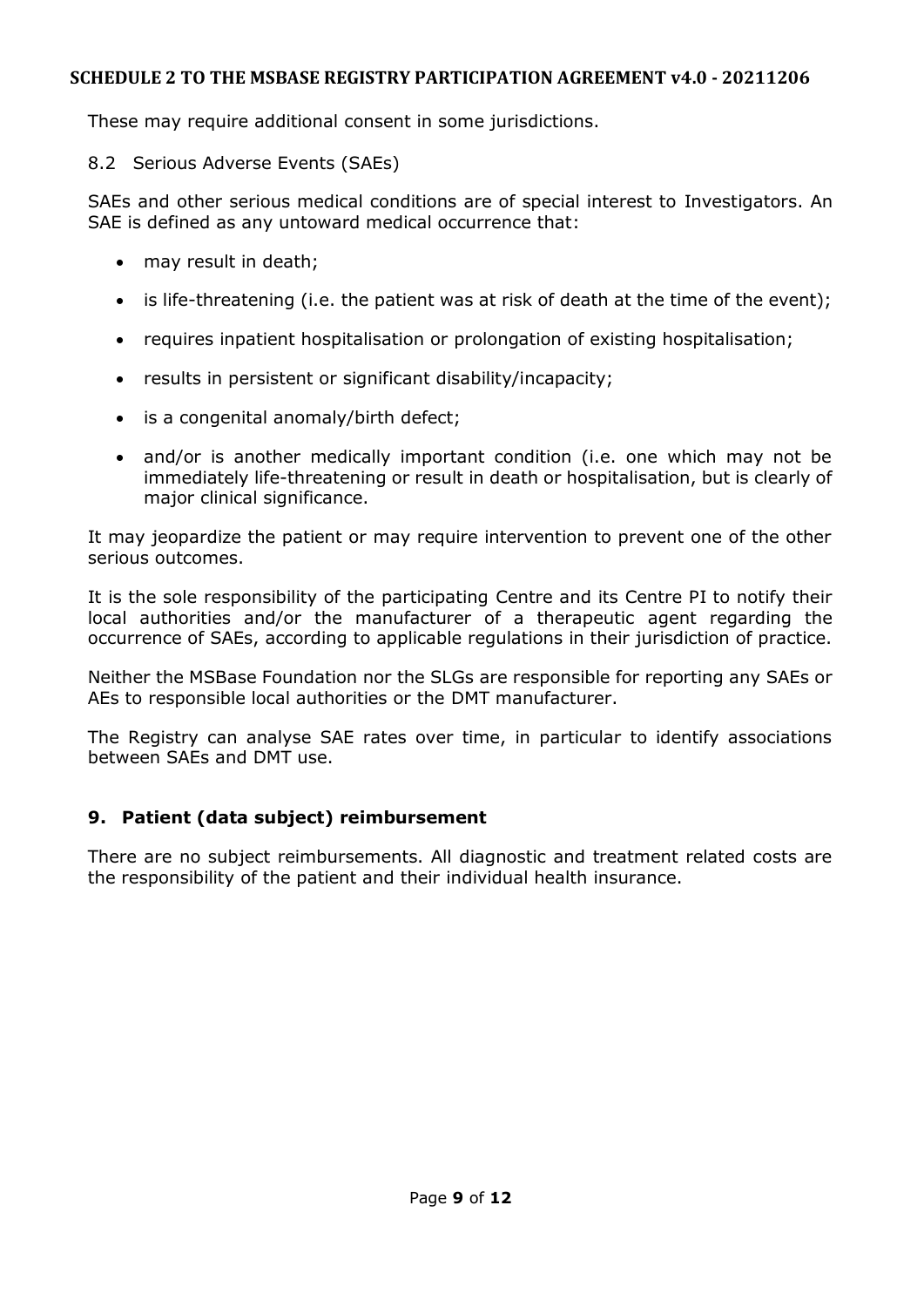# <span id="page-9-0"></span>**Appendix 1: MSBase Registry Minimum Dataset**

The table below indicates the minimum dataset recommended for clinicians participating in the MSBase Registry. Records are considered complete when the fields in **red text** in the table below have been filled. Fields that are **not** in red text, are all fields that are *recommended* to complete annually, for the purposes of capturing quality data.

| Section                | Field                   | Frequency          | Definition                                                                                                               |  |
|------------------------|-------------------------|--------------------|--------------------------------------------------------------------------------------------------------------------------|--|
| <b>Patient Profile</b> | Patient ID              | <b>Entry Visit</b> | Patient globally unique ID (system creates)                                                                              |  |
|                        | <b>Sex</b>              | <b>Entry Visit</b> | M/F                                                                                                                      |  |
|                        | <b>Birth date</b>       | <b>Entry Visit</b> | Month and year only                                                                                                      |  |
|                        | <b>Date of MS onset</b> | <b>Entry Visit</b> | Date                                                                                                                     |  |
| <b>Visits</b>          | Visit Date              | Entry & Annual #   | Date                                                                                                                     |  |
|                        | $KFS - 8$ items         | Entry & Annual #   | 0 to 5 / 0 to 6 / 0 to 12                                                                                                |  |
|                        | EDSS*                   | Entry & Annual #   | 0 to 10                                                                                                                  |  |
| Paraclinical tests     | Test date               | Entry & Annual #   | Date                                                                                                                     |  |
|                        | Test type               | Entry & Annual #   | MRI, CSF, EP, Biochemistry                                                                                               |  |
| Relapses               | <b>Relapse Date</b>     | Entry & Annual #   | Date                                                                                                                     |  |
|                        | CNS region              | Entry & Annual #   | Pyramidal, Cerebellum, Brainstem, Sensory<br>functions, Bowel bladder, Visual functions,<br>Neuropsychological functions |  |
|                        | Corticosteroids         | Entry & Annual #   | Yes, No                                                                                                                  |  |
| Treatments             | <b>Treatment ID</b>     | Entry & Annual #   | <b>Treatment names</b>                                                                                                   |  |
|                        | Start date              | Entry & Annual #   | Date                                                                                                                     |  |
|                        | End date                | Entry & Annual #   | Date                                                                                                                     |  |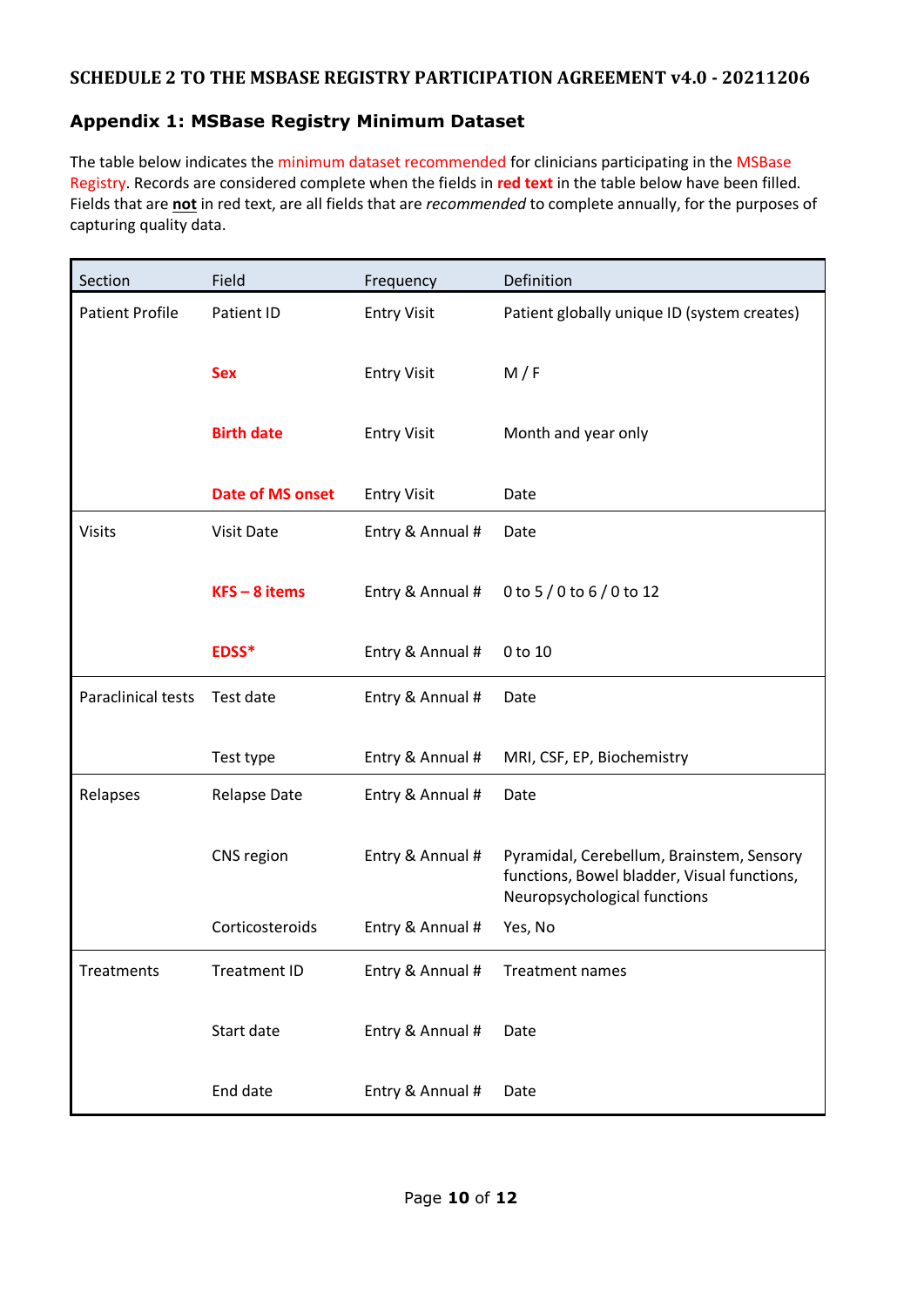# **Appendix 2: MGBase Registry Minimum Dataset**

The table below indicates the minimum dataset recommended for clinicians participating in the MGBase Registry. Records are considered complete when the fields in **red text** in the table below have been filled. Fields that are **not** in red text, are all fields that are *recommended* to complete annually, for the purposes of capturing quality data.

| Section                   | Field                 | Frequency   | Definition                 |
|---------------------------|-----------------------|-------------|----------------------------|
| Patient profile           | Patient ID            | Entry visit | Patient globally unique ID |
|                           | Last name             | Entry visit |                            |
|                           | First name            | Entry visit |                            |
|                           | <b>Gender</b>         | Entry visit | M/F                        |
|                           | <b>Birth date</b>     | Entry visit | Month and year only        |
| <b>MG Diagnosis</b>       | Disease category      | Entry visit | Disease names              |
|                           | <b>Date of onset</b>  | Entry visit | Date                       |
| Visit                     | <b>MRS</b>            | Annual #    | Value                      |
|                           | <b>MGC</b>            | Annual #    | Total                      |
|                           | <b>MGC</b>            |             | With scores                |
|                           | <b>MGFA</b>           |             | Value                      |
|                           | <b>MGFA PIS</b>       |             | Value                      |
|                           | MG-ADL                |             | Total                      |
|                           | MG-ADL                |             | With scores                |
| <b>Paraclinical tests</b> | Test date             | If entered  | Date                       |
|                           |                       |             |                            |
| Exacerbation              | Date of onset         | If entered  | Date                       |
|                           | Symptoms              | If entered  | Symptom names              |
|                           | <b>Treatment site</b> | If entered  | Value                      |
| Treatment                 | Treatment type        | If entered  | <b>Treatment names</b>     |
|                           | Start date            | If entered  | Date                       |
|                           | End date              | If entered  | Date                       |